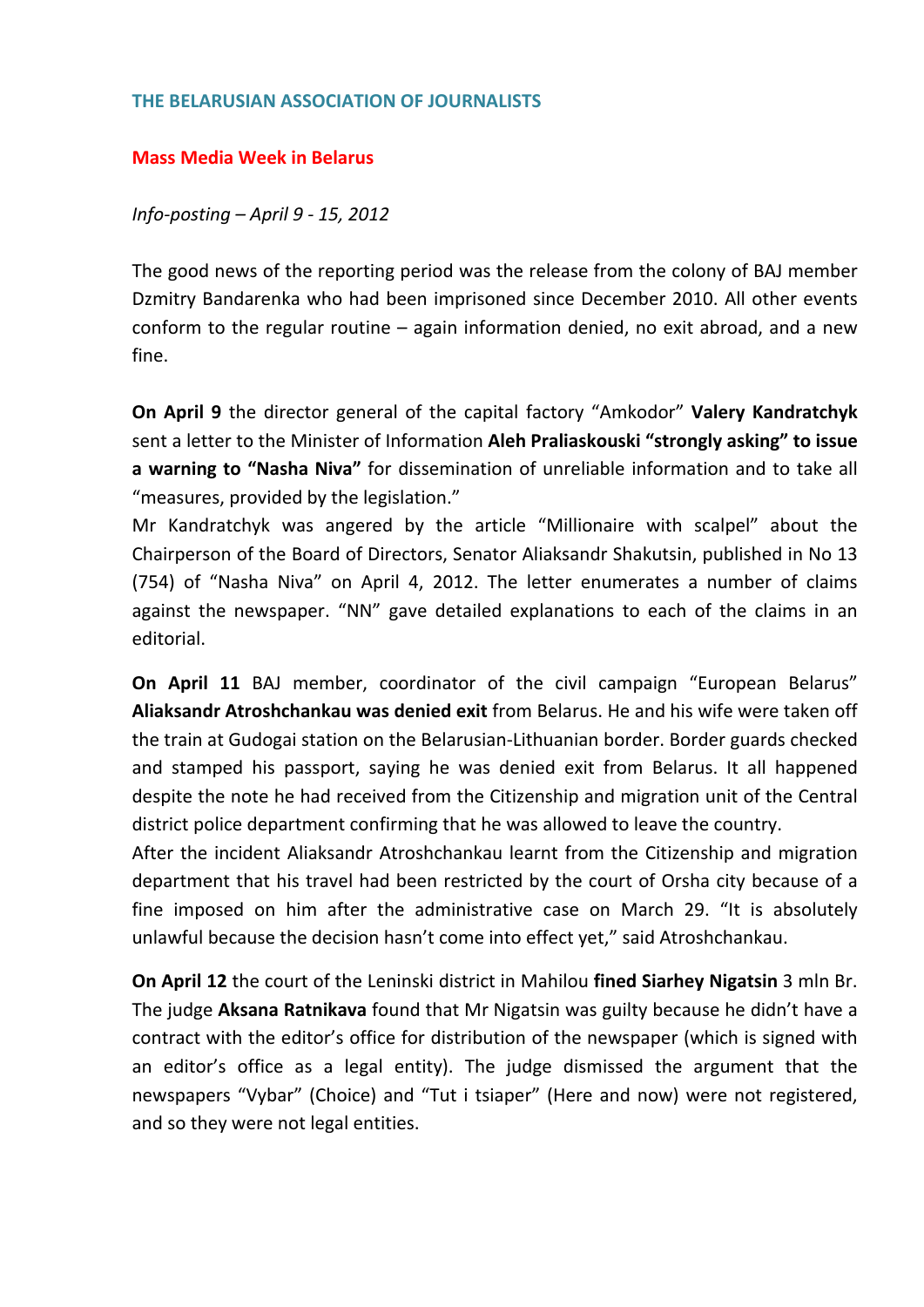The witnesses at the trial were policemen that detained Siarhey Nigatsin, took him to the police department and seized around 30 newspapers. Mr Nigatsin is going to appeal against the court's decision.

As reported on **April 13,** a non‐staff correspondent for "Babruyski Kurier" **Volha Asokina was denied information** at the Center of tourism and local history, geography and culture "Babrania" ("Little Beaver"). The journalist asked to specify information about the recent scientific conference, dedicated to Babruysk and its "fortress on the Biarezina".

A methodologist of the Center refused to provide such information, referring to some unpublished ban. He explained that the workers of the establishment received an instruction to give information about the conference only to the website of Babruysk city executive committee, and a worker from the Center had already delivered the information to the ideological department.

*We remind that on April 4, Volha Asokina was also denied information at Babruysk local history museum: she wanted to find out additional information about the current exhibition, devoted to a 200‐year old fortress in Babruysk and 1812 personalities. The museum worker said they had been prohibited to provide any information for "Babruyski Kurier".*

As reported on **April 13**, the independent regional newspaper in Baranavichy **"Intex‐ press" failed to get official comments** from medical institutions. Readers of the newspaper had sent a letter to the editors, in which they complained about unreasonable new territorial distribution of medical services in the city.

Journalists asked the ideological department of Baranavichy City Executive Committee and Baranavichy Central Policlinic to explain the principles of new registration of residents in this or that medical establishment, which policlinic they could go to, and if they could change the present situation etc.

The ideological department answered "Intex‐press" that they did not possess such information. And the chief doctor of Baranavichy Central Policlinic **Aliaksandr Stetsko** informed "Intex‐press" that the "requested information was published in the state press (newspaper "Nash Kray")."

**On April 14** it became known that the **court of Dubrouna** district **decided** that **the arrest of the car** which transported copies of **"Vitsebski Kurier"** was **unlawful**. After the court proceedings, the media worker was able to take away the car from the car pound. *We remind that the car with 10 thousand copies was detained on "Moscow – Brest" highway on March 22. ("Vitsebski Courier" was unable to sign contracts with any Belarusian publishing house, so now it is published in Smolensk in Russia.) This time not only the whole print‐run of the newspaper was seized, but also the car was arrested and*